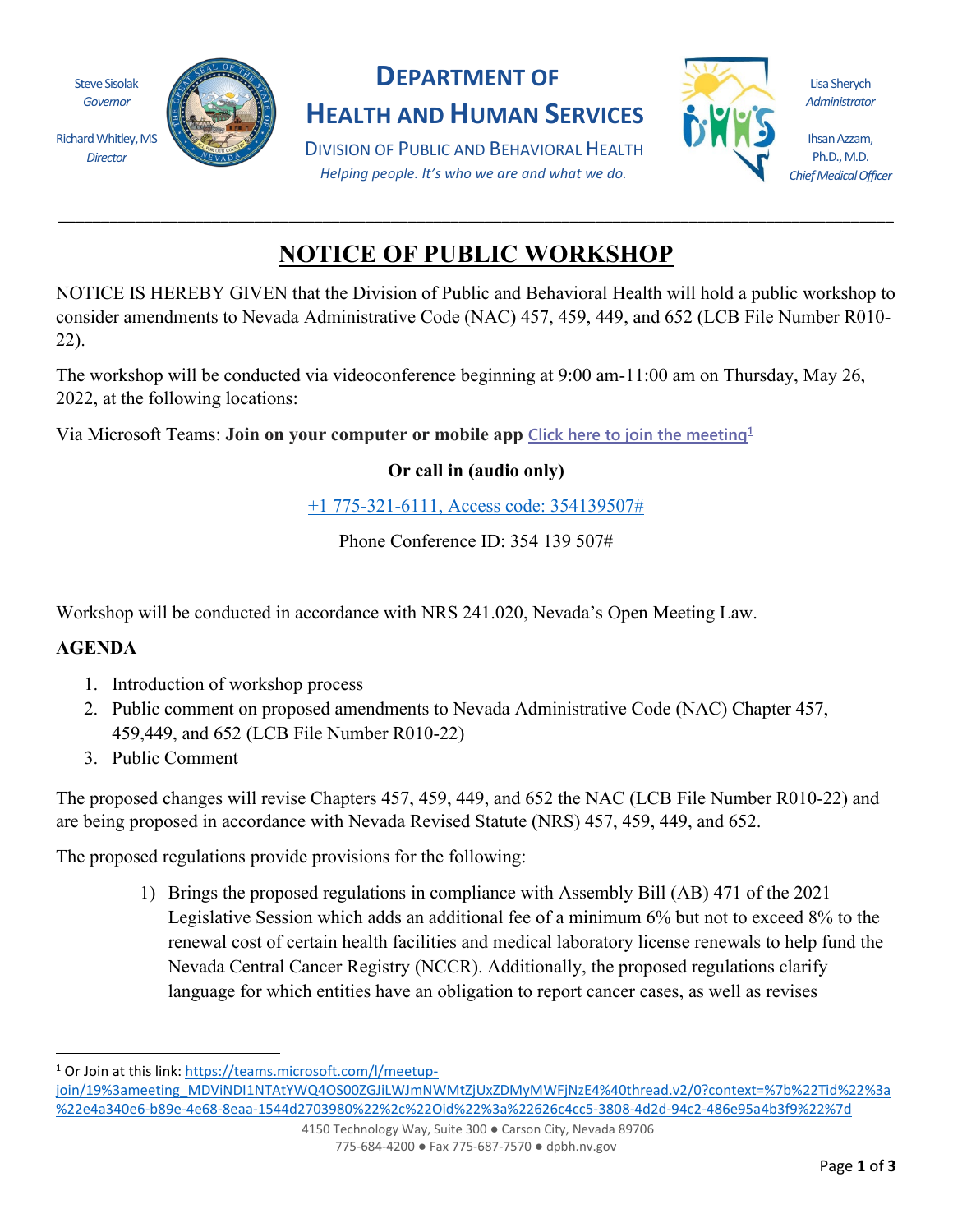terminology in reference to submitting cancer case information by further defining the terms known as abstracting and reporting in reference to cancer case submission.

- 2) Section 4 and 5 notes the fee to be assessed for mammography and other radiological machines, surgical center for ambulatory patients, facility for the treatment of irreversible renal disease, facility for hospice care, program of hospice care, hospital, facility for intermediate care, facility for skilled nursing, agency to provide personal care services in the home or a rural clinician and the renewal of a license to operate a medical laboratory except laboratories that only perform waived tests for human immunodeficiency virus (HIV).
- 3) Within section 2, clarifying language was added in to better describe which entities must report to the registry, as this has caused confusion in the past. This will now include a provider of healthcare defined in NRS 629, as well as "other treatment facility" which has been added. This regulation further defines the term abstract and report in reference to cancer case submission. Additionally, this regulation also provides guidance as to which entities are required to use which method for cancer case submission. An entity or provider will either be required to submit an abstract or a report, as defined in this regulation.
- 4) This regulation expands the authority of the NCCR to enforce cancer reporting requirements across the board for providers who diagnose or provide treatment for cancer and other neoplasms. This regulation will also provide the registry a means to build sustainable revenue source to support additional positions and overall program operations.

Members of the public may make oral comments at this meeting. Persons wishing to submit written testimony or documentary evidence before the meeting may submit the material to Aundrea Ogushi, Health Program Manager at the following address:

> Nevada Central Cancer Registry 4126 Technology Way, Suite 200 Carson City, NV 89706 Telephone: 775-684-5968 Fax:775-684-5999 [dpbhNCCR@health.nv.gov](mailto:dpbhNCCR@health.nv.gov)

Members of the public who require special accommodations or assistance at the workshops are required to notify to Aundrea Ogushi, Health Program Manager in writing to the Division of Public and Behavioral Health, 4126 Technology Way, Suite 200 Carson City, Nevada, 89706 or by calling 775-684-5968 at least five (5) working days prior to the date of the public workshop.

You may contact Aundrea Ogushi by calling 775-684-5968 for further information on the proposed regulations or how to obtain copies of the supporting documents.

A copy of the notice and the proposed regulations are on file for inspection and/or may be copied at the following locations during normal business hours: